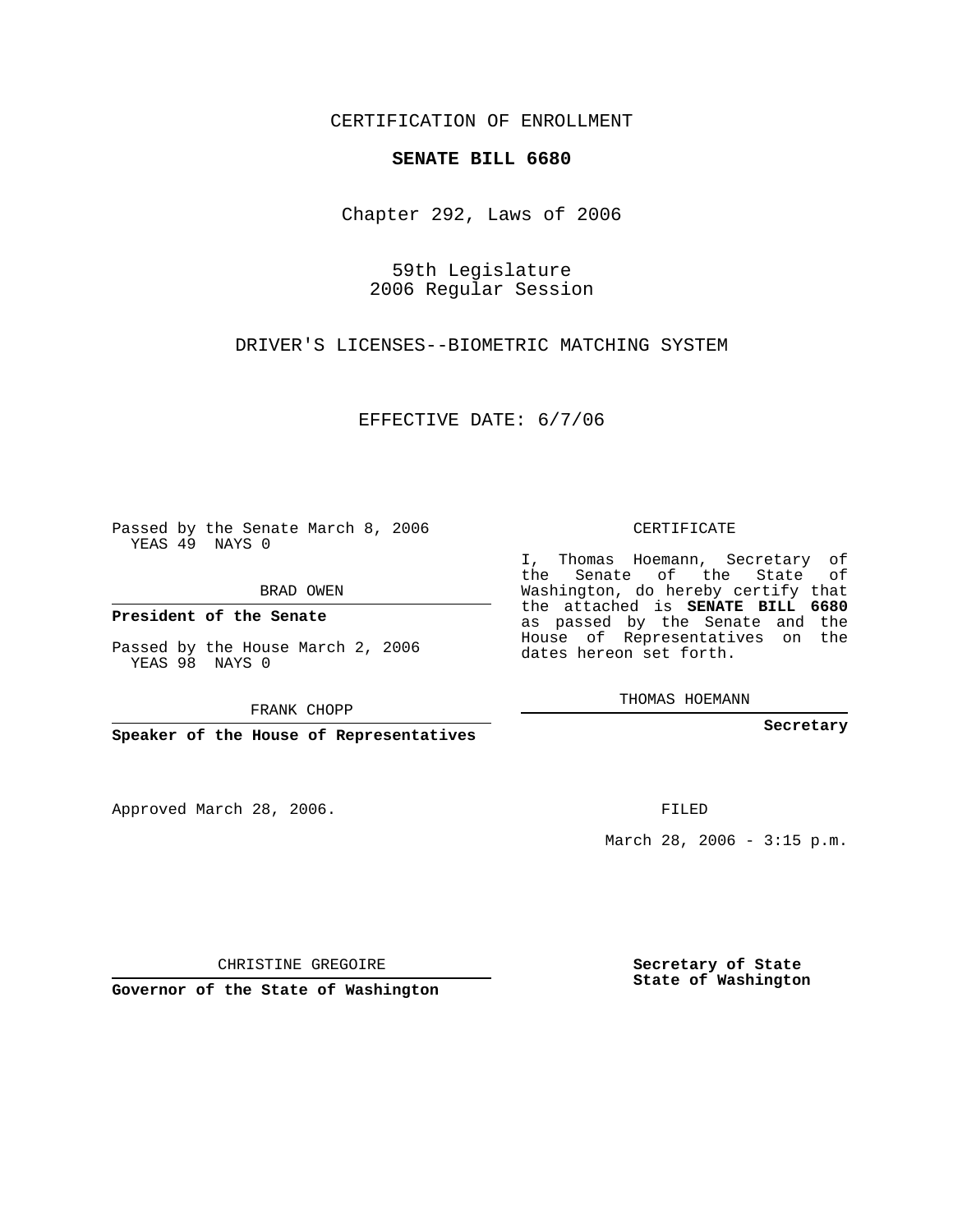## **SENATE BILL 6680** \_\_\_\_\_\_\_\_\_\_\_\_\_\_\_\_\_\_\_\_\_\_\_\_\_\_\_\_\_\_\_\_\_\_\_\_\_\_\_\_\_\_\_\_\_

\_\_\_\_\_\_\_\_\_\_\_\_\_\_\_\_\_\_\_\_\_\_\_\_\_\_\_\_\_\_\_\_\_\_\_\_\_\_\_\_\_\_\_\_\_

## AS AMENDED BY THE HOUSE

Passed Legislature - 2006 Regular Session

**State of Washington 59th Legislature 2006 Regular Session By** Senators Brandland, Haugen and Rasmussen

Read first time 01/18/2006. Referred to Committee on Transportation.

 1 AN ACT Relating to a biometric matching system for driver's 2 licenses and identicards; and amending RCW 46.20.037.

3 BE IT ENACTED BY THE LEGISLATURE OF THE STATE OF WASHINGTON:

 4 **Sec. 1.** RCW 46.20.037 and 2004 c 273 s 3 are each amended to read 5 as follows:

6 (1) No later than ((January 1, 2006,)) two years after full implementation of the provisions of Title II of P.L. 109-13, improved security for driver's licenses and personal identification cards (Real 9 ID), as passed by Congress May 10, 2005, the department shall implement a voluntary biometric matching system for driver's licenses and 11 identicards. ((The)) A biometric matching system shall be used only to verify the identity of an applicant for a renewal or duplicate driver's license or identicard by matching a biometric identifier submitted by the applicant against the biometric identifier submitted when the license was last issued. This project requires a full review by the information services board using the criteria for projects of the highest visibility and risk.

18 (2) ((The)) Any biometric matching system selected by the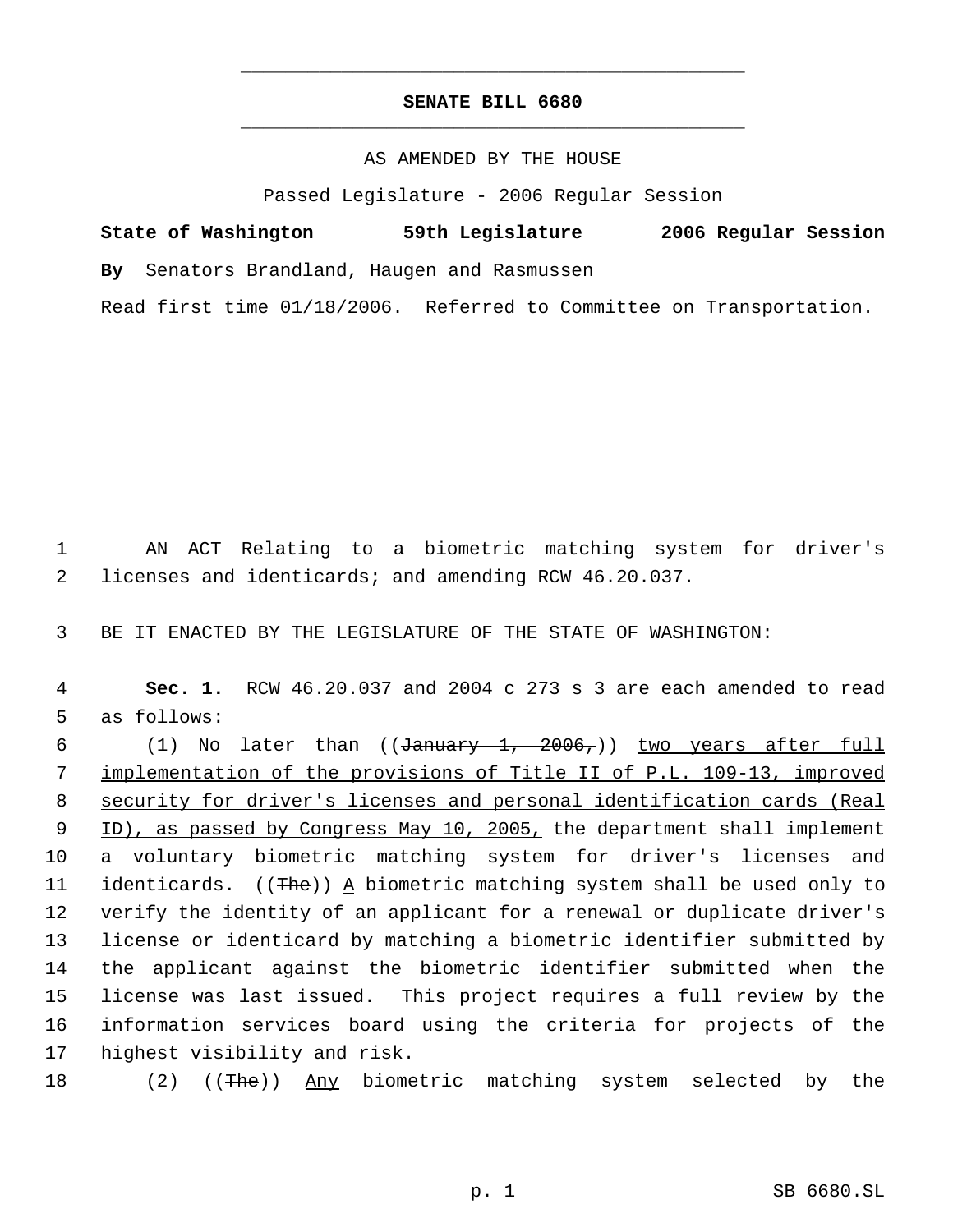department shall be capable of highly accurate matching, and shall be compliant with biometric standards established by the American association of motor vehicle administrators.

 (3) The biometric matching system selected by the department must incorporate a process that allows the owner of a driver's license or identicard to present a personal identification number or other code along with the driver's license or identicard before the information 8 may be verified by a third party, including a governmental entity.

 (4) Upon the establishment of a biometric driver's license and identicard system as described in this section, the department shall allow every person applying for an original, renewal, or duplicate driver's license or identicard to voluntarily submit a biometric identifier. Each applicant shall be informed of all ways in which the biometric identifier may be used, all parties to whom the identifier may be disclosed and the conditions of disclosure, the expected error rates for the biometric matching system which shall be regularly updated as the technology changes or empirical data is collected, and the potential consequences of those errors. The department shall adopt rules to allow applicants to verify the accuracy of the system at the time that biometric information is submitted, including the use of at least two separate devices.

 (5) The department may not disclose biometric information to the public or any governmental entity except when authorized by court order.

 (6) All biometric information shall be stored with appropriate safeguards, including but not limited to encryption.

 (7) The department shall develop procedures to handle instances in which the biometric matching system fails to verify the identity of an applicant for a renewal or duplicate driver's license or identicard. These procedures shall allow an applicant to prove identity without using a biometric identifier.

 (8) Any person who has voluntarily submitted a biometric identifier may choose to discontinue participation in the biometric matching program at any time, provided that the department utilizes a secure procedure to prevent fraudulent requests for a renewal or duplicate driver's license or identicard. When the person discontinues participation, any previously collected biometric information shall be destroyed.